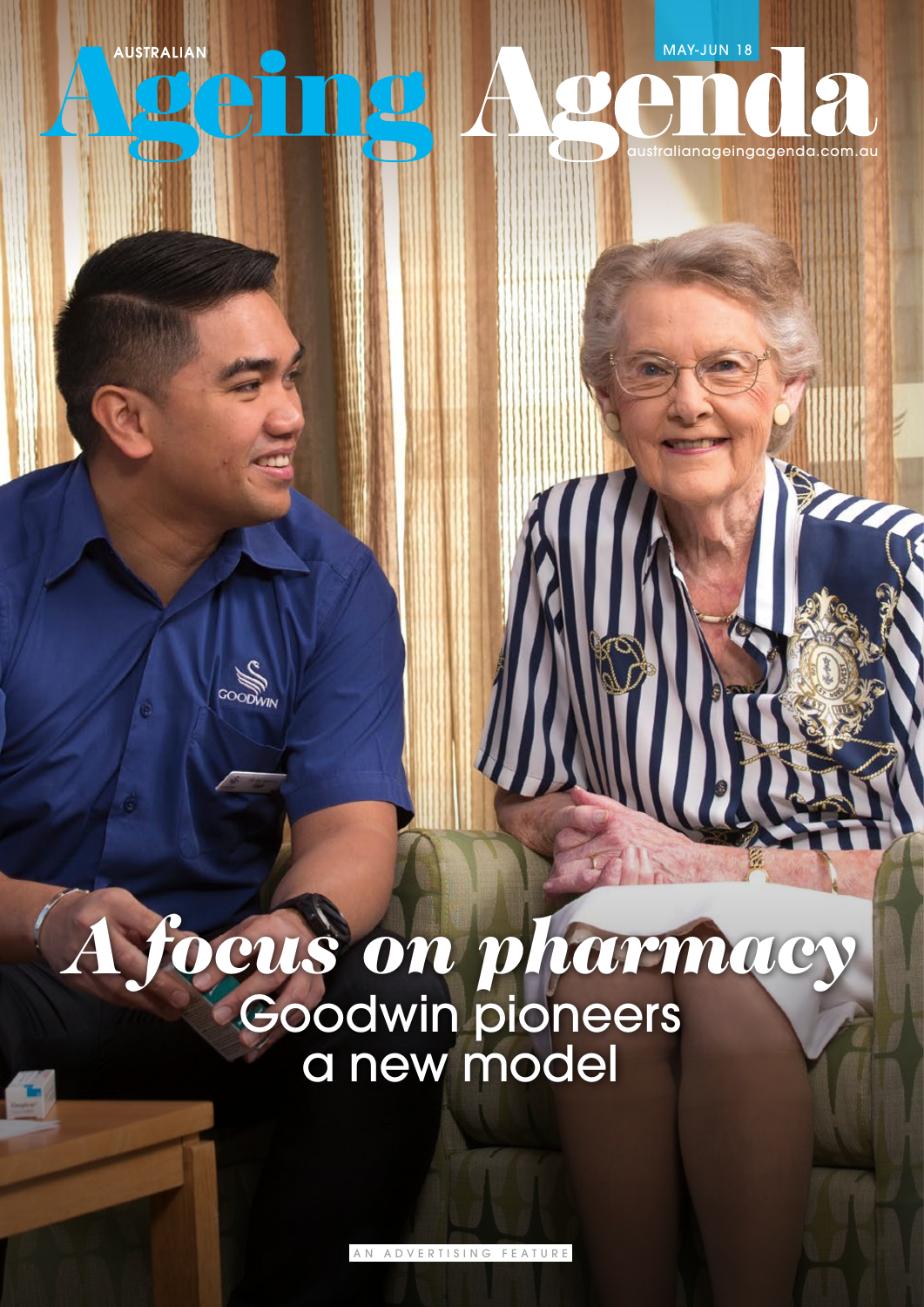

**Goodwin Chief Executive Officer, Sue Levy**



The trial involved two of the Canberrabased, not-for-profit organisation's facilities with Goodwin's David Harper House at Monash hosting the intervention and Goodwin House in Ainslie acting as the control site.

An experienced accredited pharmacist was integrated into David Harper House for the equivalent of two days a week for six months while standard care was provided at the Ainslie facility over the same period.

Mark Naunton, head of pharmacy at the University of Canberra, led the trial with his colleagues Dr Sam Kosari and Dr Alison Shield with their PhD Candidate Nikki McDerby.

Data was collected at both sites from three months before the intervention started until three months after it ended. Goodwin handpicked the residential care pharmacist (RCP) to practice in its facility through the Pharmacy Guild of Australia.

Outcomes were very positive across all the three project aim areas, with 85 per cent of residents and staff who participated in a survey following the intervention supporting the role of a RCP, while 91 per cent agreed that an RCP should be employed in facilities. None disagreed with this statement in the survey.

Results from the trial showed that four informal resident medication reviews likely prevented an adverse outcome requiring hospital admission if timely pharmacist intervention had not occurred. That resulted in an estimated saving of \$25,460 to the public health system.

Comprehensive medication reviews by the pharmacist also resulted in preventing 85 potential incidences of drug related problems, for example, inappropriate administration or adverse reaction. Improved documentation of allergies and adverse reactions rose from 77 per cent to 100 per cent of participating residents while the rate of inappropriate drug dosage was reduced from 36 per cent to zero.

reduction of hospitalisations, drug-<br>related issues, and time spent on<br>medications rounds are some of the k<br>outcomes to emerge from the first tri<br>of a pharmacist placement in residential aged related issues, and time spent on medications rounds are some of the key outcomes to emerge from the first trial care in Australia.

> The average time spent on medication rounds dropped from 159 minutes to 121 minutes, saving on average, 38 minutes per round and 13.3 hours per week on medication administration.

To date there are no published studies that

The pharmacist pilot feasibility study investigated integrating a clinical pharmacist into a residential aged care facility to improve the quality administration of medicines.

have investigated the feasibility of establishing a RCP model in aged care, nor the impact this model may have on improving clinical outcomes for residents and operational efficiencies for facility staff and organisations.

"It is important this novel role is explored to challenge the current landscape of medicines use in facilities in light of an ageing population, increasing co-morbidities and the changing care requirement," Levy says.

"The clinical, operational and economic evidence gained from this study will be useful to inform whether the integration of a RCP into aged care facilities is feasible, and may inform potential government or private industry funding models to support the role of the RCP as part of the clinical team within facilities."

The implementation of a new model for the delivery of clinical pharmacist services in a setting where people have complex co-morbidities is challenging. Deciding on the number of pharmacists needed depends on the size of the facility, she says.

As for implications for the industry as a whole, Levy says an on-site RCP model may improve medication use in older adults, impact of inappropriate polypharmacy, reduce adverse





**David Harper House, Goodwin village Monash, ACT**

The trial is the latest instalment in Goodwin Aged Care Services work towards a restraintfree philosophy of care. The research pilot project was a partnership with the University of Canberra, Discipline of Pharmacy, Faculty of Health and Goodwin.

Goodwin is committed to research and translating evidence into practice in the clinical setting, CEO Sue Levy, tells *Australian Ageing Agenda*.

The three key areas the project aimed to address were:

- polypharmacy
- the efficacy and frequency of medication reviews
- staff education, attraction and retention.

# *A focus on pharmacy* **Goodwin pioneers a new model**

Results from ground-breaking research could lead to a complete change in the shape and direction the role a pharmacist has in residential aged care facilities in Australia. KYMBERLY MARTIN reports.